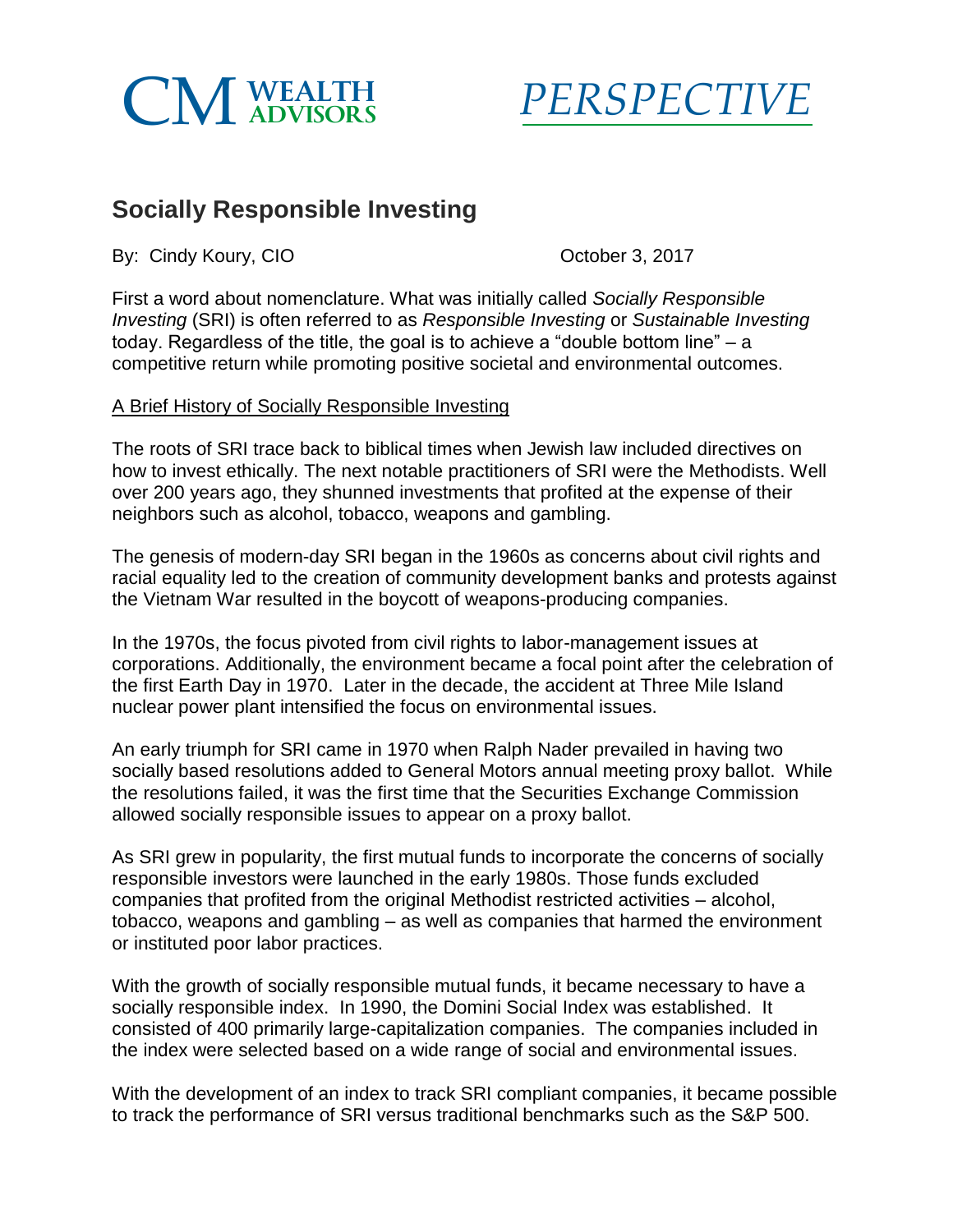## Sustainable/Responsible Investing Today

As of year-end 2015, \$22.9 billion of assets are professionally managed with a sustainable/responsible investment mandate – that equates to 26% of all professionally managed assets<sup>1</sup>. There are several different strategies for incorporating sustainable/responsible investing into portfolio management. The most common strategies are:

- Negative/exclusionary screening the exclusion of companies that profit from forbidden activities. (The original methodology for implementing SRI).
- E (environment) S (social) G (governance) integration incorporating ESG factors into the financial analysis of a company. Today, MSCI produces ESG ratings on 6,400 companies globally.
- Corporate engagement and shareholder action the use of shareholder power to influence corporate behavior.
- Impact/community investing targeted investments that attempt to solve social or environmental issues, typically implemented via the private markets.

The three factors that are of greatest importance to responsible investors are:

- The environment with a focus on items such as climate change, carbon emissions and clean technology.
- Social criteria with a focus on issues such as equal employment opportunity and diversity, labor and human rights, and doing business in regions with conflict risk.
- Governance including issues such as corporate spending and lobbying.

Unlike the past, product specific sustainable investing such as restricting investment in tobacco and alcohol producing companies, has become a much smaller focus. As of year-end 2015, it represents less than 10% of all professionally managed sustainable/responsible mandates.<sup>1</sup>

Many have assumed that SRI investing would result in sub-par investment performance. That, however, has proven not to be the case *over the long-term.* Return patterns between SRI benchmarks and the standard, broad market benchmark are very similar even though they may vary over the short-term. SRI investing has become mainstream and generates long-term competitive returns.<sup>1</sup>

## CM Wealth Advisors and Sustainable/Responsible Investing

CM Wealth Advisors does not employ investment managers with a dedicated sustainable/responsible investment philosophy. However, the majority of our managers have a quality bias. Quality pertains to not only a company's financials (strong balance sheets, high quality earnings) but management and management practices as well. In other words, they invest with management teams that believe focusing on social, environmental and governance issues is best practice and a form of risk management.

 $\overline{a}$ 

<sup>&</sup>lt;sup>1</sup> 2016 Global Sustainable Investment Review, Global Sustainable Investment Alliance